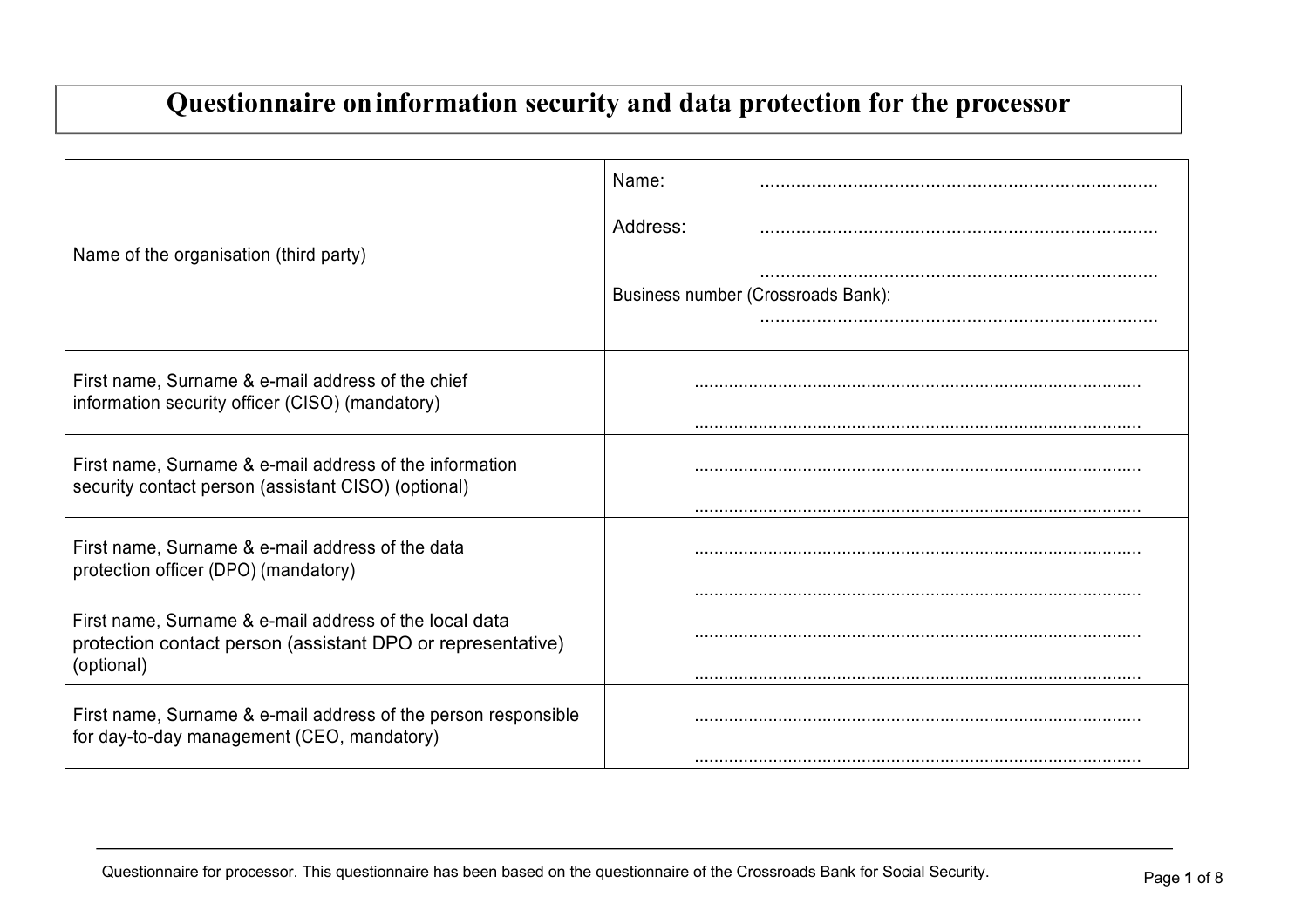| Question       | Place cross (X) in the box corresponding to your answer                                                                                                                                                                    |                                                                                | Explain in the case of a 'no' response |
|----------------|----------------------------------------------------------------------------------------------------------------------------------------------------------------------------------------------------------------------------|--------------------------------------------------------------------------------|----------------------------------------|
|                | Do you have a formal, up-to-date information security policy approved by the<br>person responsible for day-to-day management?                                                                                              | $\Box$ YES $\Box$ NO                                                           |                                        |
| 2 <sup>1</sup> | Do you have a risk assessment for each process/project for information<br>security/data protection which you use for the provision of services?                                                                            | $\Box$ YES $\Box$ NO                                                           |                                        |
| 3 <sup>1</sup> | Within your organisation:<br>is there a department responsible for information security reporting<br>$\bullet$<br>directly to the person responsible for day-to-day management of the<br>organisation?                     | $\Box$ YES $\Box$ NO<br>$\Box$ YES $\Box$ NO                                   |                                        |
| $\overline{4}$ | Do you have an information security plan approved by the person<br>responsible for day-to-day management?                                                                                                                  | $\Box$ YES<br>$\square$ NO                                                     |                                        |
| 5 <sup>5</sup> | How many hours are worked by the CISO and his/her team?<br><b>CISO</b><br>Team<br>How many hours of training on information security have the<br>DPO and his/her team followed?<br><b>DPO</b><br>Team                      | hours/month<br>1)<br>2)<br>hours/month<br>3)<br>hours/year<br>hours/year<br>4) |                                        |
| $6\phantom{1}$ | Do you have procedures for the development of new systems or major<br>changes to existing systems so that the project leader can take account of the<br>security requirements described in the minimum security standards? | <b>YES</b><br>NO.<br>N/A<br>$\Box$<br>$\Box$<br>$\Box$                         |                                        |
| 7 <sup>1</sup> | Do you take appropriate measures so that the professional, confidential and<br>sensitive data stored on mobile media are accessible only to authorised<br>persons?                                                         | $\Box$ YES $\Box$ NO                                                           |                                        |
| 8              | Do you take appropriate measures, depending on the access medium, for the<br>information security of the access from outside your organisation to the<br>professional, confidential and sensitive data?                    | $\Box$ YES<br>$\Box$ NO                                                        |                                        |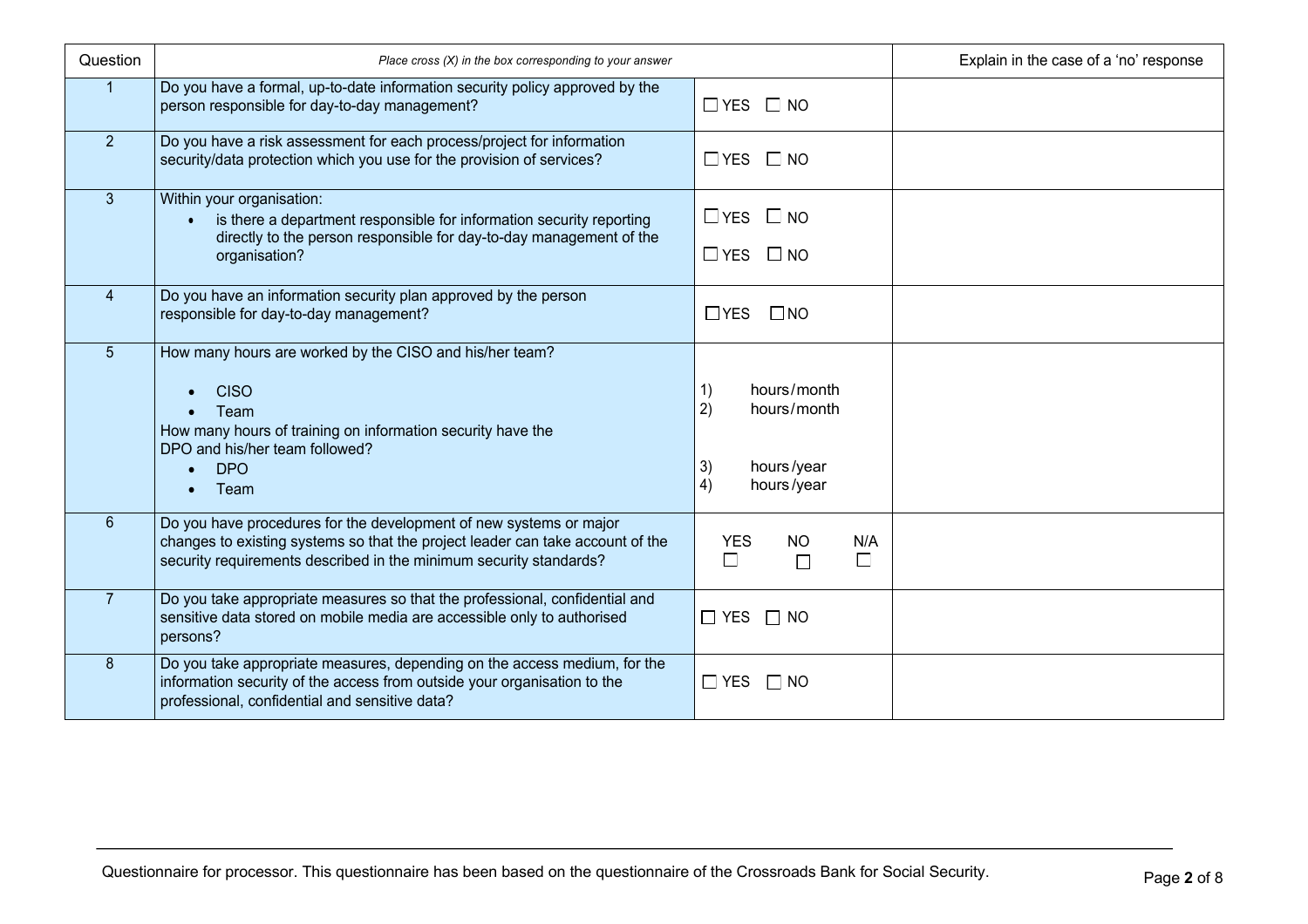| Question        | Place cross (X) in the box corresponding to your answer                                                                                                                                                                                                                                                                    |                                              | Explain in the case of a 'no' response |  |
|-----------------|----------------------------------------------------------------------------------------------------------------------------------------------------------------------------------------------------------------------------------------------------------------------------------------------------------------------------|----------------------------------------------|----------------------------------------|--|
| 9               | Do you have teleworking facilities arranged in such a way that at the teleworking<br>location (at home, in a satellite office or in another location) no information is<br>stored on external appliances without encryption and that possible threats from<br>the teleworking location do not reach the IT infrastructure? | $\Box$ YES $\Box$ NO                         |                                        |  |
| 10              | Do you call the attention of each staff member each year to information security<br>and data protection and do you carry out an annual evaluation of compliance<br>with this policy in practice?                                                                                                                           | $\Box$ YES $\Box$ NO                         |                                        |  |
| 11              | Have you secured access by means of a clear access procedure and have you<br>implemented a (logical or physical) access system to prevent any unauthorised<br>access?                                                                                                                                                      | $\Box$ YES $\Box$ NO                         |                                        |  |
| 12              | Do you have a classification system for personal data for which you are<br>providing the services and do you apply this classification system?                                                                                                                                                                             | $\Box$ YES $\Box$ NO                         |                                        |  |
| $\overline{13}$ | Have you processed the rules, specified in an 'E-mail, online communication<br>and internet use' policy line, in an information security policy?                                                                                                                                                                           | $\Box$ YES $\Box$ NO                         |                                        |  |
| 14              | Have you appointed at least one access manager when you make use of<br>remote access to the healthcare institution?                                                                                                                                                                                                        | $\Box$ YES $\Box$ NO                         |                                        |  |
| 15              | Have you encouraged your staff to read and apply extra security measures<br>which the care provision imposes (if applicable)?                                                                                                                                                                                              | $\Box$ YES $\Box$ NO                         |                                        |  |
| 16              | If you wish to apply 'cryptography':<br>do you have a formal policy for the use of cryptographic controls?<br>do you have a formal policy for the use, protection and life of<br>cryptographic keys for the entire lifecycle?                                                                                              | $\Box$ YES $\Box$ NO<br>$\Box$ YES $\Box$ NO |                                        |  |
|                 |                                                                                                                                                                                                                                                                                                                            |                                              |                                        |  |
| 17              | Do you take the necessary measures to limit access to the buildings and premises<br>to authorised persons and do you monitor this access both during and outside<br>working hours?                                                                                                                                         | $\Box$ YES                                   | $\square$ NO                           |  |
| 18              | Do you take the necessary measures to prevent loss, damage, theft or<br>compromise of equipment and interruption of the activities?                                                                                                                                                                                        |                                              | $\Box$ YES $\Box$ NO                   |  |
| 19              | In the case of reuse of the information carrier, do you use it again at a data<br>classification level which is at least comparable?                                                                                                                                                                                       | $\Box$ YES $\Box$ NO                         |                                        |  |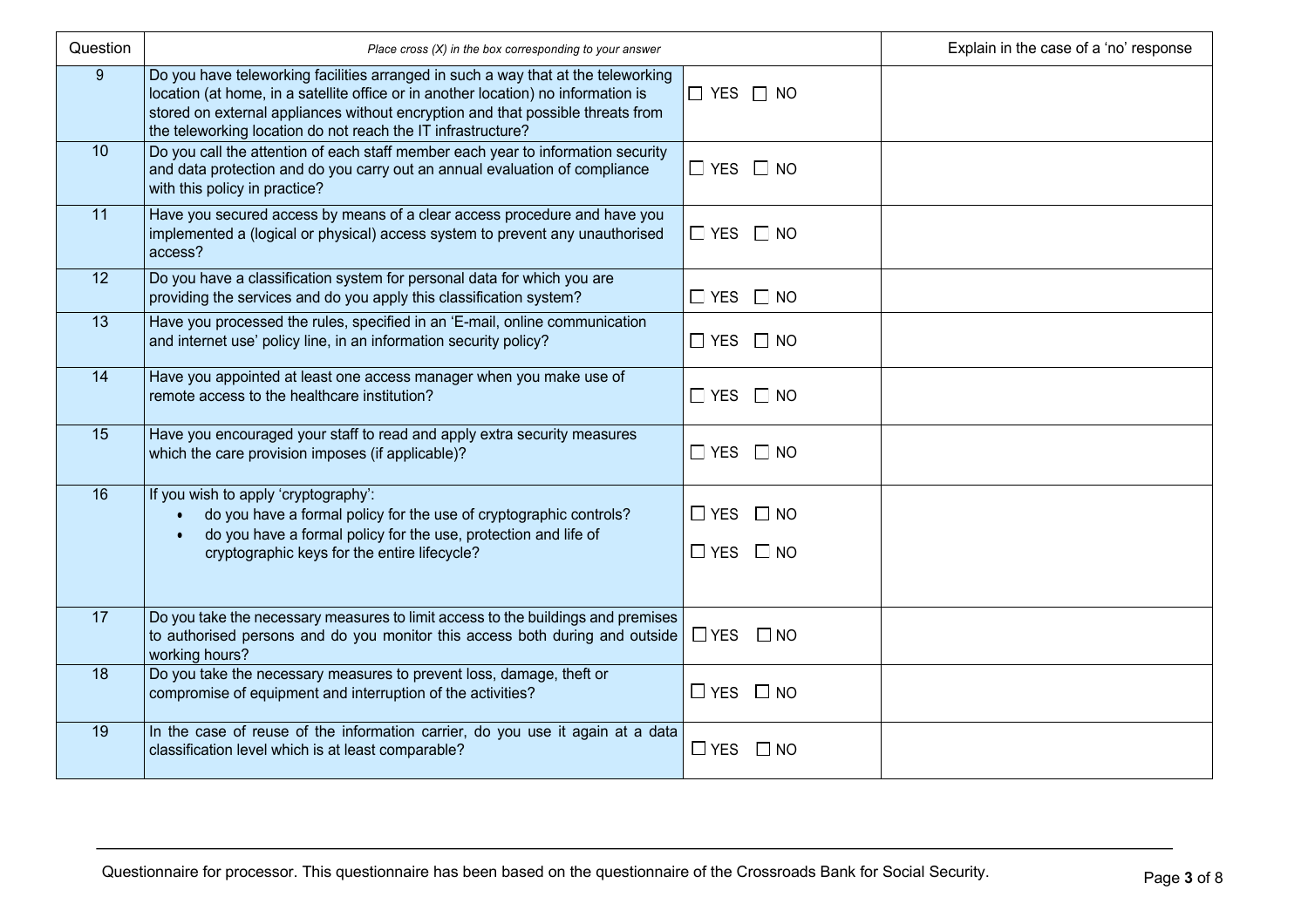| Question | Place cross $(X)$ in the box corresponding to your answer                                                                                                                                                                                                      |                      | Explain in the case of a 'no' response |  |
|----------|----------------------------------------------------------------------------------------------------------------------------------------------------------------------------------------------------------------------------------------------------------------|----------------------|----------------------------------------|--|
| 20       | Do you establish appropriate measures for the erasure of data contractually with<br>the principal?                                                                                                                                                             | $\Box$ YES $\Box$ NO |                                        |  |
| 21       | Do you apply the rules relating to logging of access as stipulated by the principal?                                                                                                                                                                           | $\Box$ YES $\Box$ NO |                                        |  |
| 22       | Have rules been laid down for the acquisition, development and maintenance of<br>systems between the various parties concerned?                                                                                                                                | $\Box$ YES $\Box$ NO |                                        |  |
| 23       | Do all staff members work with ICT resources for the purposes of the assignment<br>on the basis of minimum authorisation for the performance of their task?                                                                                                    | $\Box$ YES           | $\square$ NO                           |  |
| 24       | Have the access security requirements (identification, authentication,<br>authorisation) been defined, documented, validated and communicated? Are<br>these accesses logged?                                                                                   | $\Box$ YES           | $\square$ NO                           |  |
|          |                                                                                                                                                                                                                                                                | $\Box$ YES $\Box$ NO |                                        |  |
| 25       | Are the security and data protection risks established contractually between you<br>and any subcontractors?                                                                                                                                                    | $\Box$ YES           | $\square$ NO                           |  |
| 26       | Do you use a checklist so that the project leader can obtain the assurance that all<br>the information security and data protection policy lines have been evaluated<br>correctly and if necessary implemented during the development phase of the<br>project? | $\Box$ YES           | $\square$ NO                           |  |
| 27       | Each time a project is put into production, do you carry out a check that the<br>security and data protection requirements laid down at the beginning of the<br>project were also in fact implemented?                                                         | $\square$ YES        | $\Box$ NO                              |  |
| 28       | Under the supervision of the project leader, are there separated facilities for<br>development, testing and/or acceptance and production - including the related<br>separation of the responsibilities under the project?                                      | $\Box$ YES           | $\Box$ NO                              |  |
| 29       | Is each access to personal and confidential data logged in accordance with a<br>logging policy and the applicable laws and regulations?                                                                                                                        | $\Box$ YES           | $\square$ NO                           |  |
| 30       | Is it included in project specifications how access to and use of systems and<br>applications will be logged to contribute to the detection of divergences with<br>regard to information security and data protection?                                         | $\Box$ YES           | $\Box$ NO                              |  |

| Question | Place cross $(X)$ in the box corresponding to your answer | Explain in the case of a 'no' response |
|----------|-----------------------------------------------------------|----------------------------------------|
|----------|-----------------------------------------------------------|----------------------------------------|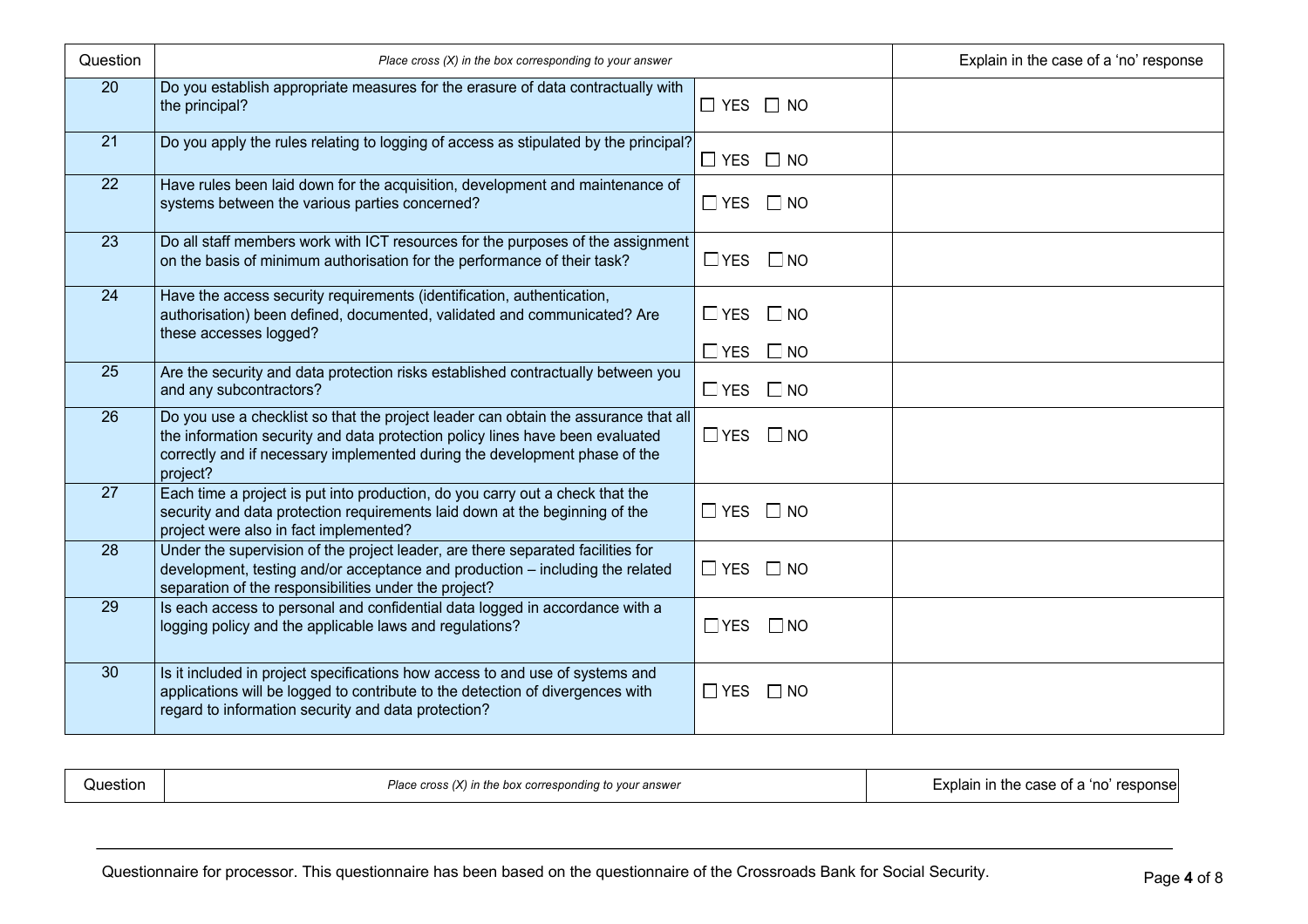| $\overline{31}$ | Does the log management at least comply with the following objectives?<br>The information to be able to determine by whom, when and how<br>access was obtained to which information<br>The identification of the nature of the information consulted<br>The clear identification of the person | $\Box$ YES $\Box$ NO       |
|-----------------|------------------------------------------------------------------------------------------------------------------------------------------------------------------------------------------------------------------------------------------------------------------------------------------------|----------------------------|
| $\overline{32}$ | Have the necessary tools been made available to allow the log data to be<br>operated by the authorised persons?                                                                                                                                                                                | $\Box$ YES $\Box$ NO       |
| 33              | Do the transactional/functional log data correspond to the storage period<br>corresponding to the data themselves (e.g. 30 years for medical data)?                                                                                                                                            | $\Box$ YES $\Box$ NO       |
| $\overline{34}$ | Are the project deliverables (processed data, documentation (source code,<br>programs, technical documents, etc.) integrated in the back-up<br>management system?                                                                                                                              | $\Box$ YES $\Box$ NO       |
| 35              | In the course of the project development, have the requirements with regard<br>to continuity of service provision been formalised, in accordance with your<br>expectations?                                                                                                                    | $\Box$ YES $\Box$ NO       |
| 36              | Have your continuity plan and the related procedures been updated in line<br>with the development of the project, including continuity tests?                                                                                                                                                  | $\Box$ YES<br>$\Box$ NO    |
| $\overline{37}$ | Is a risk analysis carried out at the beginning of the project to<br>define the emergency procedures?                                                                                                                                                                                          | $\Box$ YES $\Box$ NO       |
| $\overline{38}$ | In the course of the project development, are the procedures<br>concerning incident management formalised and validated?                                                                                                                                                                       | $\Box$ YES $\Box$ NO       |
| 39              | Is the CISO informed of security incidents and the DPO for incidents<br>concerning data protection?                                                                                                                                                                                            | $\Box$ YES<br>$\Box$ NO    |
| 40              | During the lifecycle of the project, is the documentation (technical,<br>procedures, manuals, etc.) kept up to date?                                                                                                                                                                           | $\Box$ YES $\Box$ NO       |
| $\overline{41}$ | Is all equipment, including purchased or developed systems added to the<br>inventory of the operational resources?                                                                                                                                                                             | $\square$ NO<br>$\Box$ YES |
| 42              | Is appropriate cooperation given to audits carried out in the form of the<br>personnel being made available, documentation, log management and other<br>information which is reasonably available?                                                                                             | $\Box$ YES $\Box$ NO       |
| 43              | Are requirements concerning information security and data protection<br>documented to mitigate risks concerning access to information tools?                                                                                                                                                   | $\Box$ YES $\Box$ NO       |
| 45              | Are all relevant requirements concerning information security and privacy<br>drawn up and agreed between you and third parties/suppliers (who read,<br>process, store, communicate information of the organisation or supply ICT<br>infrastructure components and ICT services                 | $\Box$ YES $\Box$ NO       |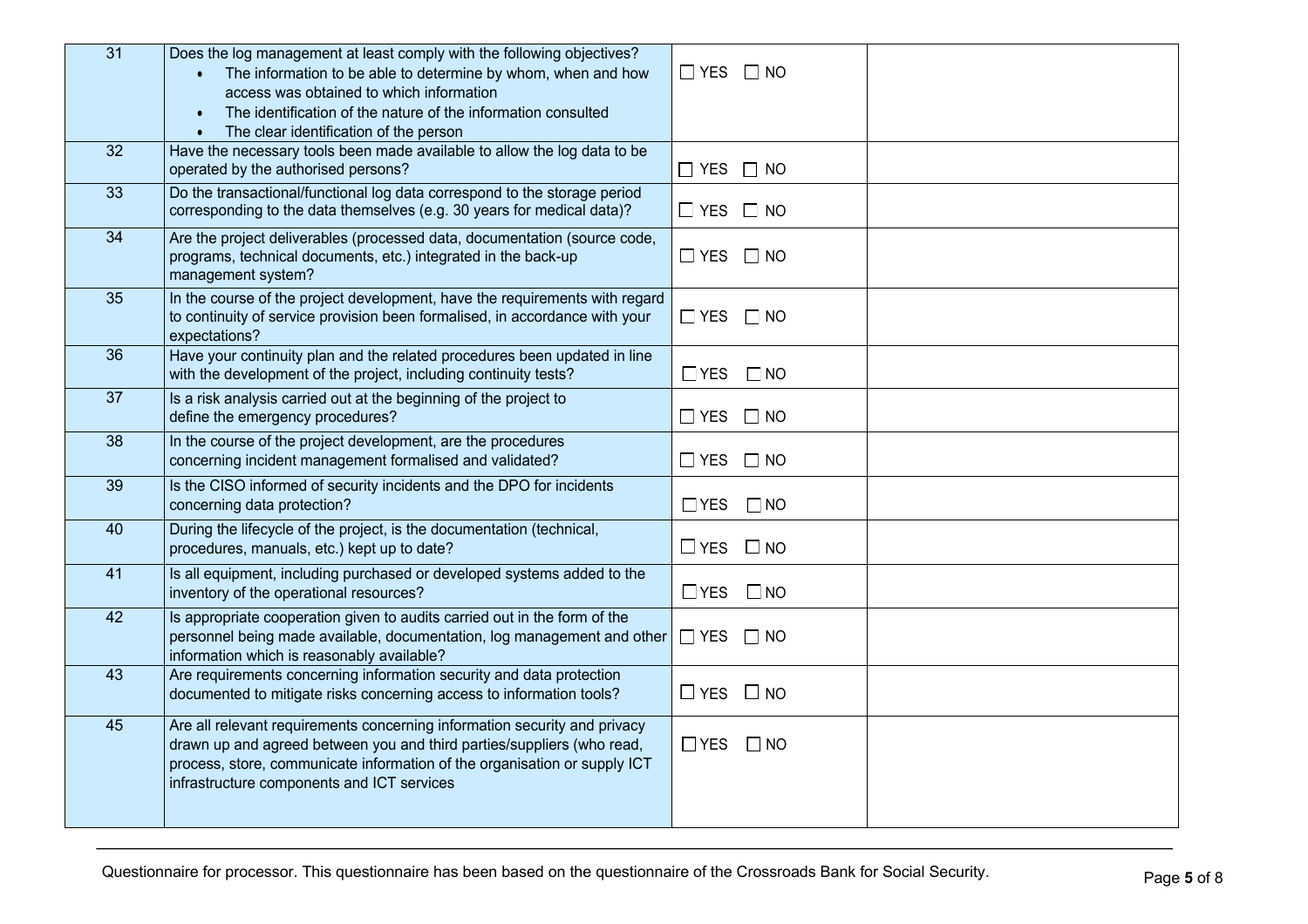| Question | Place cross $(X)$ in the box corresponding to your answer                                                                                                                                                                                                               |                            | Explain in the case of a 'no' response |
|----------|-------------------------------------------------------------------------------------------------------------------------------------------------------------------------------------------------------------------------------------------------------------------------|----------------------------|----------------------------------------|
| 46       | Are the services provided to you by third parties/suppliers monitored, evaluated<br>and audited?                                                                                                                                                                        | $\Box$ YES $\Box$ NO       |                                        |
| 47       | Are the changes in the provision of services to you by the third party/supplier<br>managed, including keeping records of existing policy lines,<br>procedures/measures for information security and data protection?                                                    | $\Box$ YES $\Box$ NO       |                                        |
| 48       | Do you have a 'Cloud computing' policy line when you call on cloud services?                                                                                                                                                                                            | $\Box$ YES $\Box$ NO       |                                        |
| 49       | When you wish to process professional, confidential or sensitive data in a<br>cloud, do you satisfy the minimum contractual guarantees?                                                                                                                                 | $\Box$ YES $\Box$ NO       |                                        |
| 50       | Do you have procedures for establishment and management of incidents<br>relating to information security or data protection with the related responsibilities<br>and have you made these procedures known in-house?                                                     | $\Box$ YES $\Box$ NO       |                                        |
| 51       | Do you have an agreement with all staff members that each staff member<br>(permanent or temporary, in-house or external) is required to report<br>unauthorised access, use, alteration, disclosure, loss or destruction of<br>information and information systems?      | $\square$ YES<br>$\Box$ NO |                                        |
| 52       | Are the incidents and weaknesses of information security or data protection<br>relating to information and information systems made known to the principal so<br>that you and the principal can take appropriate corrective measures in good<br>time?                   | $\Box$ YES $\Box$ NO       |                                        |
| 53       | Does the supplier have a procedure to communicate/report incidents concerning<br>information security/data protection in-house as quickly as possible?                                                                                                                  | $\square$ NO<br>□ YES      |                                        |
| 54       | In the case of information security or data protection incidents, is the evidence<br>collected correctly in accordance with statutory and regulatory requirements?                                                                                                      | $\Box$ YES $\Box$ NO       |                                        |
| 55       | Is each information security or data protection incident formally validated so that<br>procedures and control measures can be improved and are the lessons drawn<br>from an incident communicated to your management for validation and approval<br>of further actions? | $\Box$ YES $\Box$ NO       |                                        |

| Question | Place cross $(X)$ in the box corresponding to your answer                                      |                         | Explain in the case of a 'no' response |
|----------|------------------------------------------------------------------------------------------------|-------------------------|----------------------------------------|
| 56       | Do you have a continuity plan for all critical processes and essential information<br>systems? | <b>YES</b><br><b>NO</b> |                                        |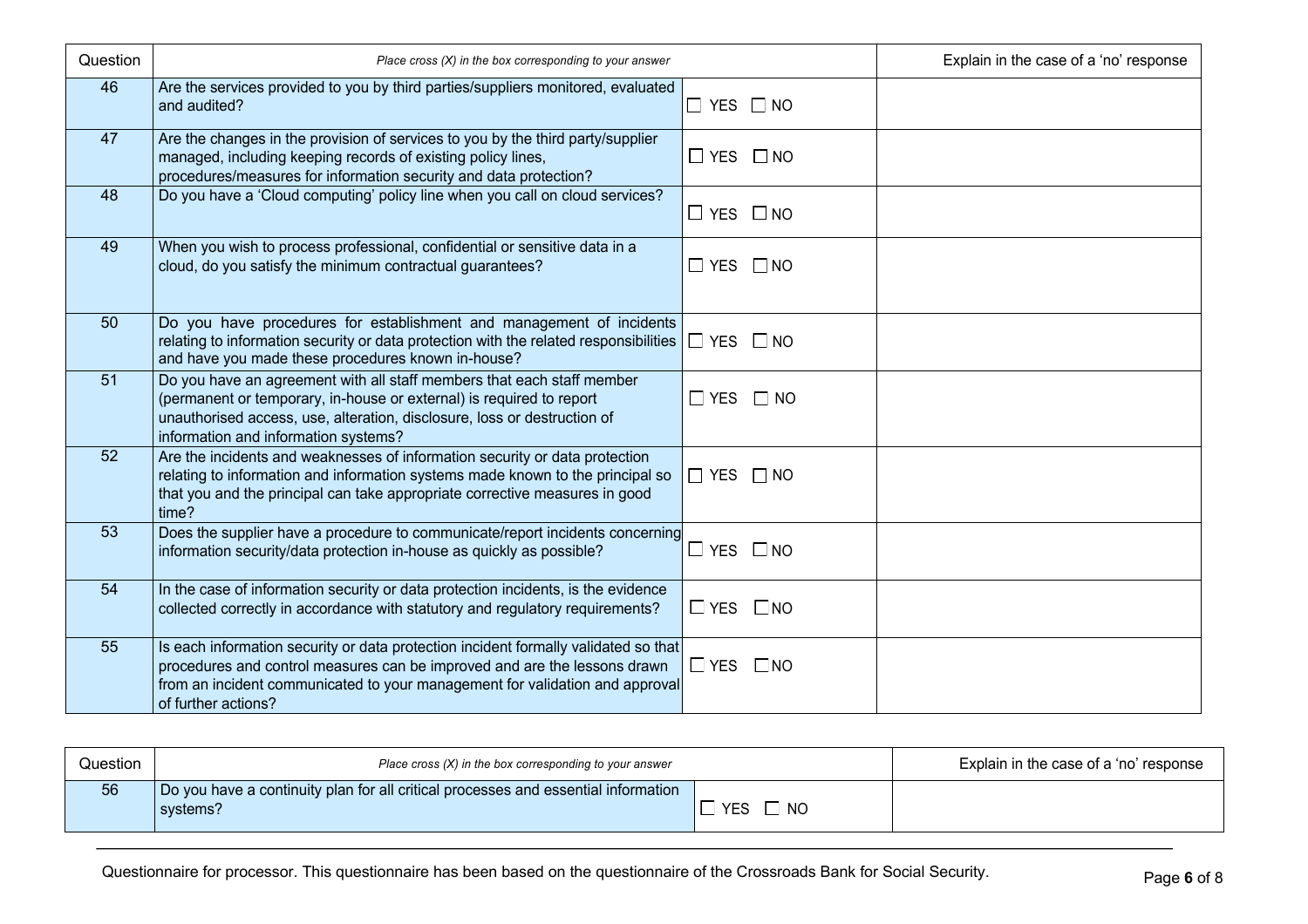| 57 | Are information security and data protection an integral part of your continuity<br>management?                                                                                                                                                             | $\Box$ YES $\Box$ NO                   |  |
|----|-------------------------------------------------------------------------------------------------------------------------------------------------------------------------------------------------------------------------------------------------------------|----------------------------------------|--|
| 58 | Do you have your own continuity plan?<br>Is this plan tested and adapted regularly with the necessary communication to<br>your management for validation and approval?                                                                                      | YES $\Box$ NO<br>$\Box$<br>'□ YES □ NO |  |
| 59 | Do you carry out a conformity audit periodically with regard to the situation<br>concerning information security and data protection?                                                                                                                       | $\Box$ YES $\Box$ NO                   |  |
| 60 | Do you have a formal disciplinary process for employees who have breached<br>information security and data protection?                                                                                                                                      | $\Box$ YES $\Box$ NO                   |  |
| 61 | Do you regularly collate all information to map the risks in connection with<br>conformity with the GDPR and do you take the necessary actions as a result of a<br>high 'residual' risk of non-conformity?                                                  | '□ YES □ NO                            |  |
| 62 | Do you have an up-to-date central register of the controller or of the processor<br>and do you have formal accountability for non-implementation of control<br>measures focusing on compliance with the European Regulation for the specific<br>processing? | $\Box$ YES $\Box$ NO                   |  |